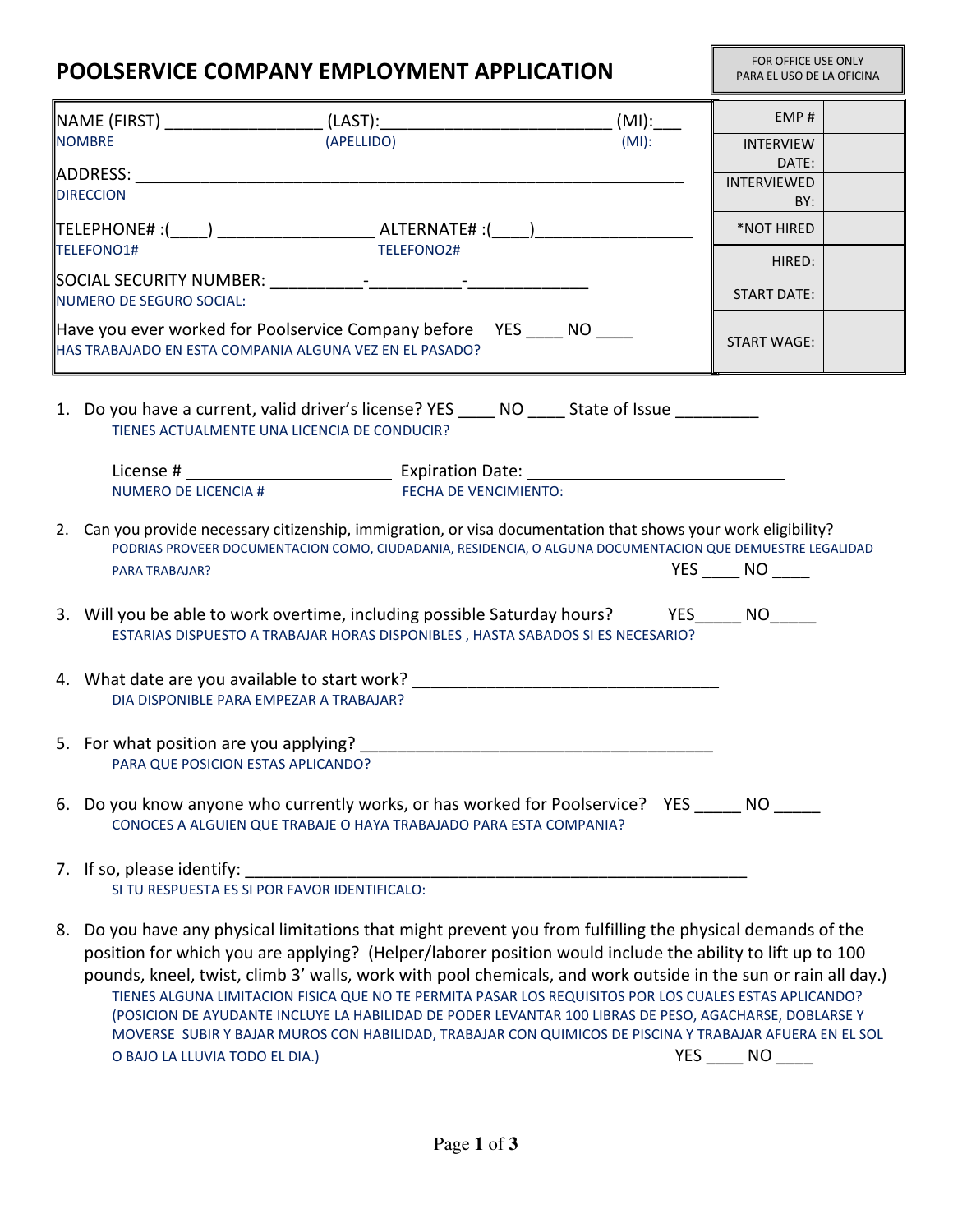|                                                                                                                                                                                                                                                                                                                                         | 9. Do you have any allergies? YES . NO .<br>¿TIENE ALERGIAS?                                                                 |                        |                   |                 |  |  |  |
|-----------------------------------------------------------------------------------------------------------------------------------------------------------------------------------------------------------------------------------------------------------------------------------------------------------------------------------------|------------------------------------------------------------------------------------------------------------------------------|------------------------|-------------------|-----------------|--|--|--|
|                                                                                                                                                                                                                                                                                                                                         | Are you allergic to bee stings? YES . NO .<br>SOS ALERJICO A LAS ABEJAS?                                                     |                        |                   |                 |  |  |  |
|                                                                                                                                                                                                                                                                                                                                         | 10. Are you currently employed? YES ____ NO ____<br><b>ESTAS TRABAJANDO ACTUALMENTE?</b>                                     |                        |                   |                 |  |  |  |
|                                                                                                                                                                                                                                                                                                                                         | If yes, may we contact your current employer? YES NO<br>SI TU RESPUESTA ES SI, PODRIAMOS CONTACTARNOS CON TU ACTUAL TRABAJO? |                        |                   |                 |  |  |  |
|                                                                                                                                                                                                                                                                                                                                         | <b>TELEFONO#</b>                                                                                                             | NOMBRE DE LA COMPANIA: |                   |                 |  |  |  |
|                                                                                                                                                                                                                                                                                                                                         | Supervisor:                                                                                                                  |                        |                   |                 |  |  |  |
| 11. List your previous pool and or work experience:<br>ESCRIBE UNA LISTA DE TU EXPERIENCIA EN EL TRABAJO Y O LAS PISCINAS.<br>(Having no prior pool-related work experience will not disqualify the applicant from employment.)<br>(QUE NO HAYAS TRABAJADO PARA ALGUNA COPMANIA DE PISCINAS, NO TE DESCALIFICA DE PODER TRABAJAR AQUI.) |                                                                                                                              |                        |                   |                 |  |  |  |
|                                                                                                                                                                                                                                                                                                                                         | <b>Company Name</b>                                                                                                          | <b>Dates</b>           | Supervisor        | Position        |  |  |  |
|                                                                                                                                                                                                                                                                                                                                         | NOMBRE DE LA COMPANIA                                                                                                        | <b>ANIOS</b>           | <b>SUPERVISOR</b> | <b>POSICION</b> |  |  |  |
|                                                                                                                                                                                                                                                                                                                                         |                                                                                                                              |                        |                   |                 |  |  |  |

12. References: Please list up to three character references who might attest to your qualifications for the position you are applying for:

REFERENCIAS: POR FAVOR HAS UNA LISTA DE TRES PERSONAS QUE PUEDAN TESTIFICAR LAS CUALIDADES PARA LA POSICION POR LA CUAL APLICASTES:

| Name:         | Relationship:    | Phone:    |
|---------------|------------------|-----------|
| <b>NOMBRE</b> | <b>RELACION:</b> | TELEFONO: |
| Name:         | Relationship:    | Phone:    |
| <b>NOMBRE</b> | <b>RELACION:</b> | TELEFONO: |
| Name:         | Relationship:    | Phone:    |
| <b>NOMBRE</b> | <b>RELACION:</b> | TELEFONO: |

13. Please volunteer any information about yourself that you think may be of value in determining your employment eligibility and possible placement at Poolservice Company: POR FAVOR PROVEE UNA INFORMACION ACERCA DE TI MISMO QUE PUEDA SER VALUABLE PARA DETERMINAR TU ELIGIVILIDAD Y PUESTO EN ESTA COMPAMNIA:

 $\overline{a}$